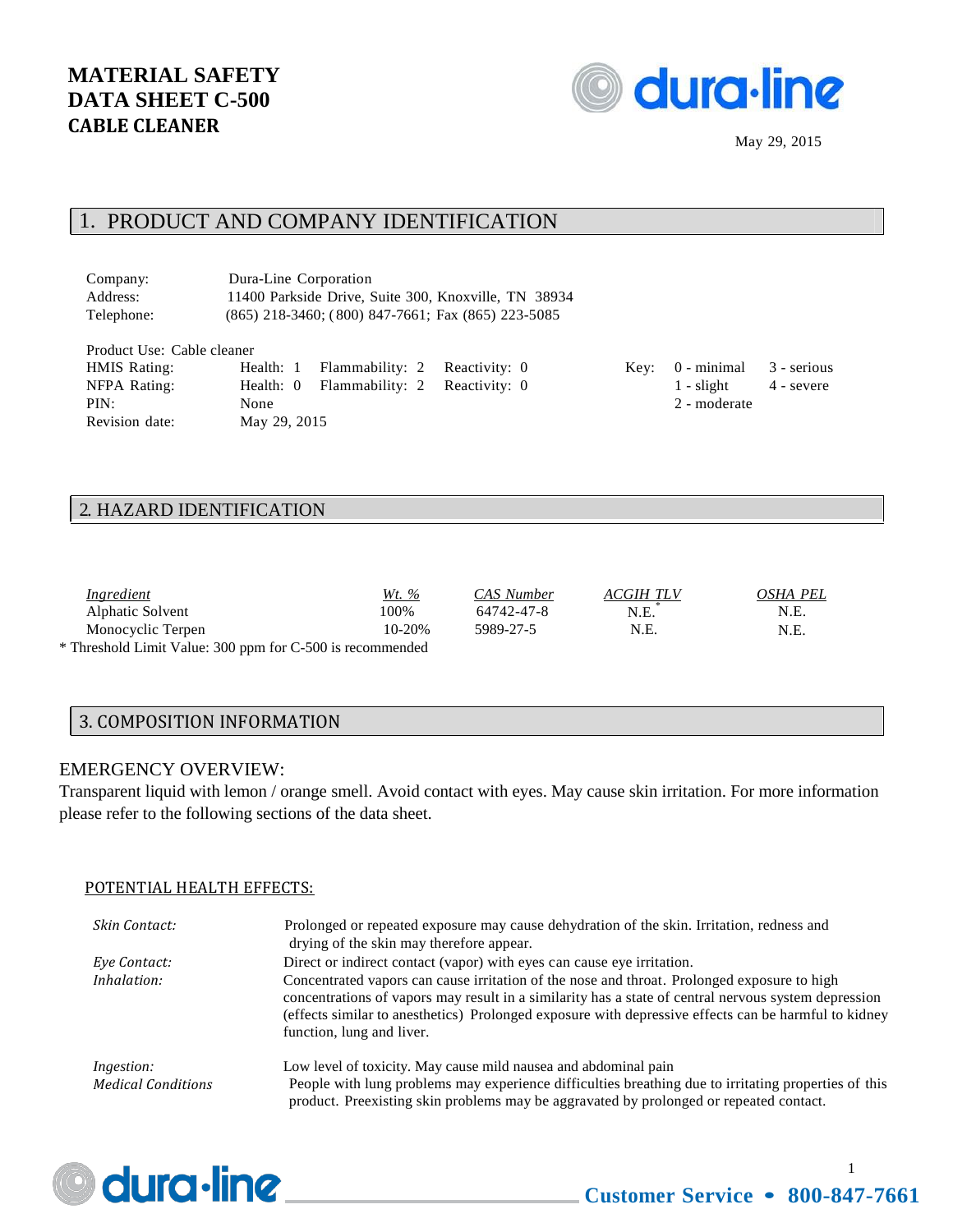# 4. FIRST AID MEASURES

| Skin Contact: | Remove contaminated clothing. Wash skin with water and soap. Consult a physician if irritation<br>persists.                                                                                      |
|---------------|--------------------------------------------------------------------------------------------------------------------------------------------------------------------------------------------------|
| Eye Contact:  | Rinse immediately with plenty of water for at least 15 minutes and seek medical attention.                                                                                                       |
| Inhalation:   | In case of irritation of the nose or throat, move to fresh air. If irritation persists, consult your<br>doctor. If breathing is difficult, administer oxygen and consult a physician immediately |
| Ingestion:    | Do not induce vomiting. Consult your doctor immediately. Never swallow or give anything to an<br>unconscious person.                                                                             |
| NOTE:         | In all severe cases, contact a doctor immediately. Local telephone operators can provide the numbers<br>of the regional emergency services.                                                      |

# 5. FIRE-FIGHTING MEASURES

| Condition of flammability             | Flammable liquid can form flammable mixtures at temperatures beyond or below the flash                                                                                                            |
|---------------------------------------|---------------------------------------------------------------------------------------------------------------------------------------------------------------------------------------------------|
|                                       | point.                                                                                                                                                                                            |
| Flash Point:                          | 62 $\rm{^{\circ}C}$ (144 $\rm{^{\circ}F}$ )                                                                                                                                                       |
| Flammable Limits in Air:              | Unknown                                                                                                                                                                                           |
|                                       | (LEL: Lowest Explosive Limit – UEL Maximum Explosive Limit) Types                                                                                                                                 |
| Extinguishing Media                   | Carbon dioxide, foam water spray, dry chemical                                                                                                                                                    |
| Special Fire Fighting Procedures:     | Keep containers cool with water spray.                                                                                                                                                            |
| <b>Hazardous Combustion Products:</b> | Smoke, soot, oxides of carbon if engulfed in a fire.                                                                                                                                              |
| Unusual Fire Hazards:                 | Air masks should be used to enter a smoky area in case of fire. Sealed container can build<br>up pressure when exposed to high heat. In combustion, toxic and corrosive gases may be<br>released. |
|                                       |                                                                                                                                                                                                   |

# 6. ACCIDENTAL RELEASE MEASURES

Any leakage or accidental spillage should be immediately cleaned with an absorbent material (clay, sand ..). Keep ignition sources out of reach of the contaminated area. Avoid leakage or accidental spillage from entering the drainage vents and drains and waterways. Avoid cleaning the contaminated area with water. Observe government regulations**.**

# 7. HANDLING AND STORAGE

Avoid contact with eyes. Avoid prolonged skin contact. Keep containers tightly closed in a cool, dry has, and away from sources of ignition. Use and store this product in a room having adequate ventilation. Please observe all precautions printed on the labels, even if the containers are empty, as these containers may still contain liquid or vaporous residue.

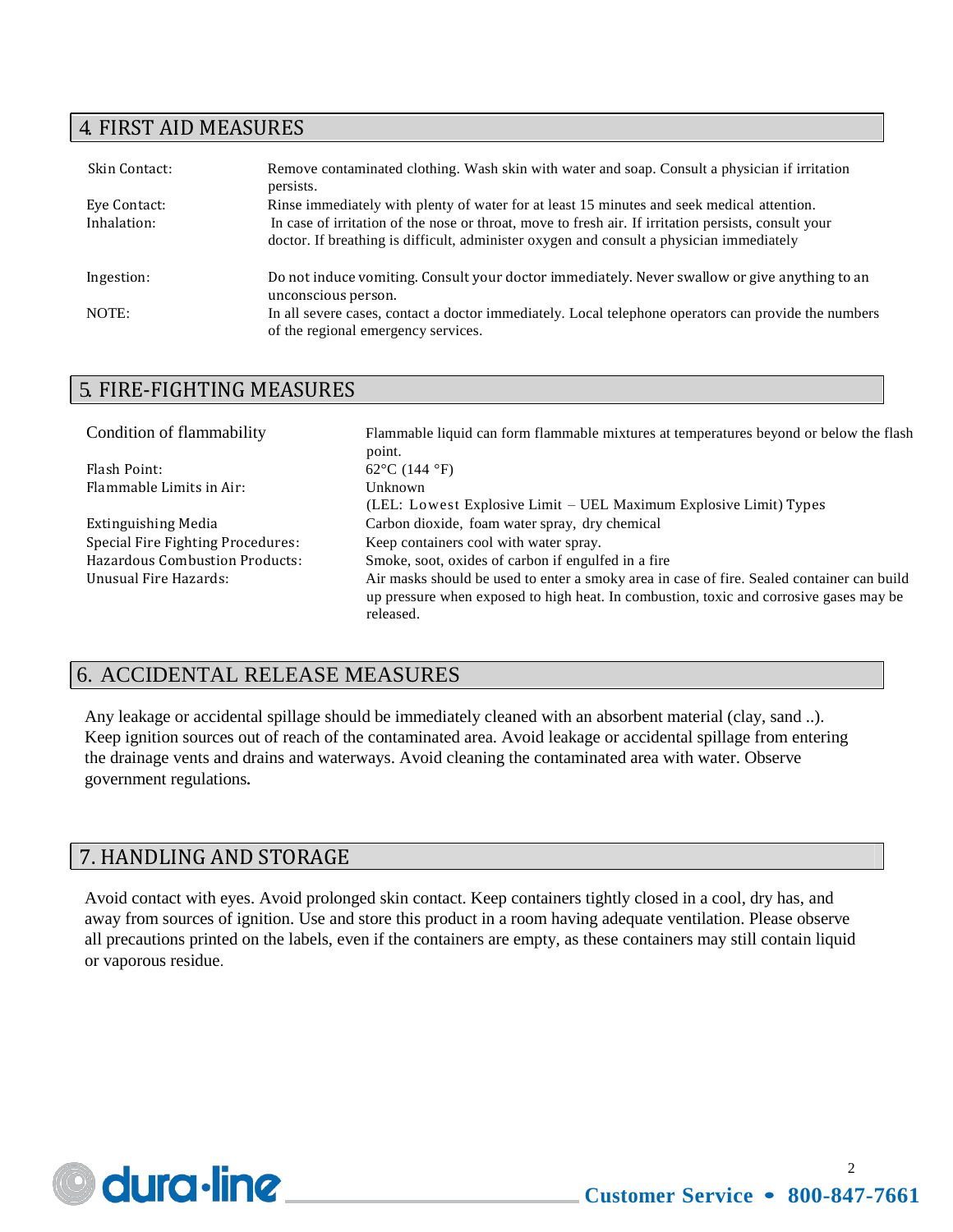# 8. EXPOSURE CONTROLS / PERSONAL PROTECTION

| Controls:            | Normal ventilation is adequate. If exposure is above the required limits, the use of a<br>protective respirator is recommended.                                                                                                                                                                                                        |
|----------------------|----------------------------------------------------------------------------------------------------------------------------------------------------------------------------------------------------------------------------------------------------------------------------------------------------------------------------------------|
| Personal Protection: | Wearing safety glasses is recommended to protect the eyes. Waterproof gloves are<br>recommended to avoid possible irritation of the skin during prolonged or repeated contact.<br>A respirator is recommended in certain extreme conditions. The respirator should be<br>approved by NIOSH and equipped with organic vapor cartridges. |

### 9. PHYSICAL AND CHEMICAL PROPERTIES

Percent Volatile: 100% Vapor Density (air = 1): > 1 Density/ Sp. Gravity: 0.79kg/L (6.6 lbs/gal.) Evaporation Rate (nBu Ac = 1): 0.12 Water Solubility: Negligible Appearance: Transparent Liquid VOC Content: 791 gm/L 0dor 0dor 0dor 0dor Lemon/Orange

Boiling Point: 184° C (363 °F) Vapor Pressure: 1 mmHg @ 25°C(77 °F)

# 10. STABILITY AND REACTIVITY

*Stability:* Stable.

*Incompatibility (Materials to Avoid):* Strong oxidizing agents. Hazardous Polymerization: Will not occur.

*Hazardous Decomposition Products:* Soot, carbon oxides in the event of ignition, HBr. *Conditions to Avoid:* Keep away from heat, flames, static electricity or other sources of ignition.

# 11. TOXICOLOGICAL INFORMATION

Carcinogenicity: Contains no known or suspected carcinogens as listed by OSHA, IARC, NTP, ACGIH Threshold Limit Value: Unknown (SVL 300 ppm is recommended) WHMIS Information: According to available information, the ingredients are not found to be toxic to production, teratogenicity, mutability, skin sensitization or have toxic effects synergistically with other materials.

# 12. ECOLOGICAL INFORMATION

Eco toxicological and chemical fate Information: No data at this time.